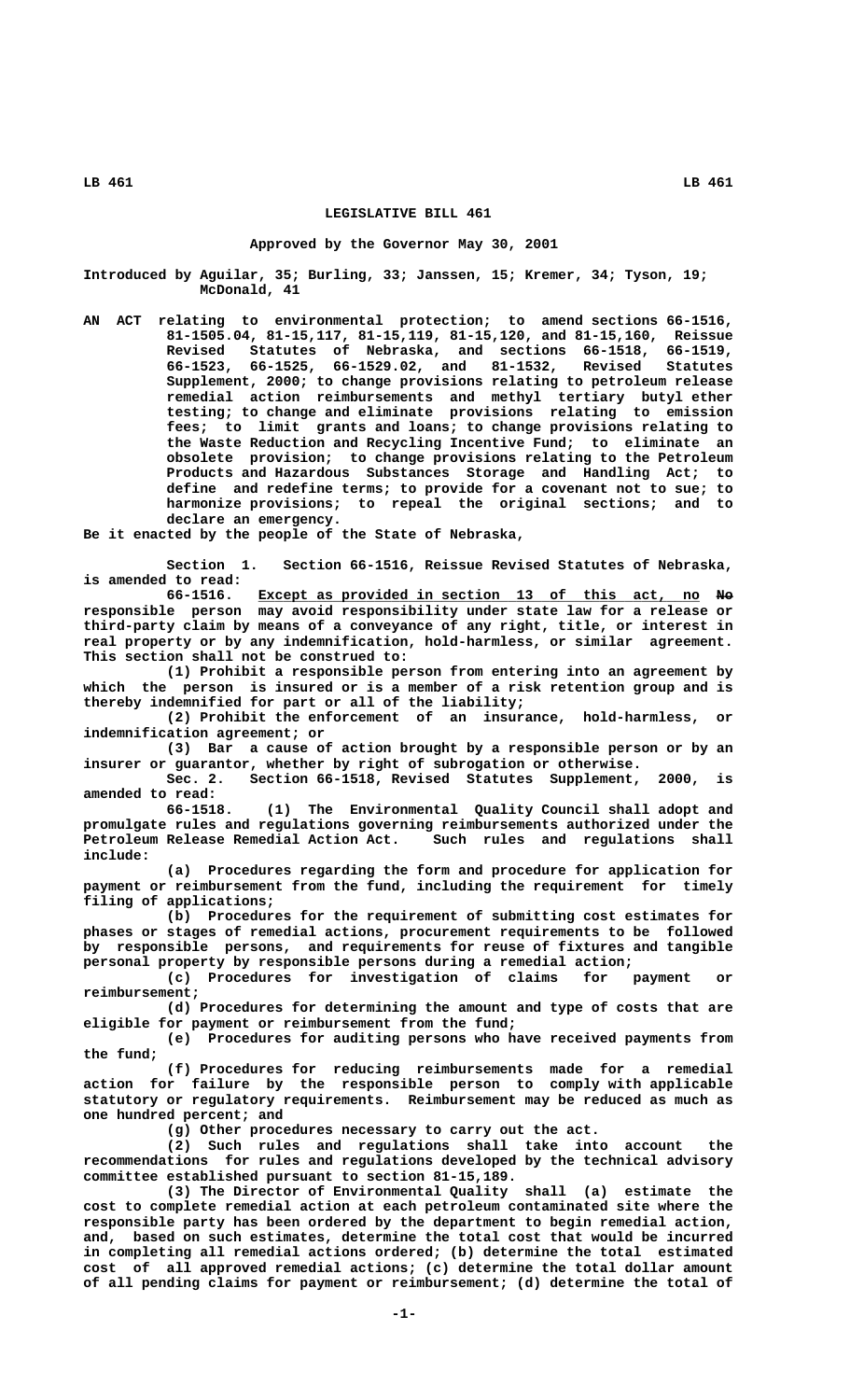**all funds available for reimbursement of pending claims; and (e) include the determinations made pursuant to this subsection in the department's annual report to the Legislature.**

**(4) The Department of Environmental Quality shall make available to the public a current schedule of reasonable rates for equipment, services, material, and personnel commonly used for remedial action. The department shall consider the schedule of reasonable rates in reviewing all costs for the remedial action which are submitted in a plan. The rates shall be used to determine the amount of reimbursement for the eligible and reasonable costs of the remedial action, except that (a) the reimbursement for the costs of the remedial action shall not exceed the actual eligible and reasonable costs incurred by the responsible person or his or her designated representative and (b) reimbursement may be made for costs which exceed or are not included on the schedule of reasonable rates if the application for such reimbursement is accompanied by sufficient evidence for the department to determine and the department does determine that such costs are reasonable.**

**(5) The Department of Environmental Quality and the Department of Insurance, in consultation with interested parties, shall report to the** Legislature on or before <del>October 1, 1999</del> <u>December 1, 2001</u>, on the availability **and cost of private insurance to insure the damages for which payment may be made from the fund.**

**Sec. 3. Section 66-1519, Revised Statutes Supplement, 2000, is amended to read:**

**66-1519. There is hereby created the Petroleum Release Remedial Action Cash Fund to be administered by the department. Revenue from the following sources shall be remitted to the State Treasurer for credit to the fund:**

**(1) The fees imposed by sections 66-1520 and 66-1521;**

**(2) Money paid under an agreement, stipulation, cost-recovery award under section 66-1529.02, or settlement; and**

**(3) Money received by the department in the form of gifts, grants, reimbursements, property liquidations, or appropriations from any source intended to be used for the purposes of the fund.**

**Money in the fund may only be spent for: (a) Reimbursement for the costs of remedial action by a responsible person or his or her designated representative and costs of remedial action undertaken by the department in response to a release first reported after July 17, 1983, and on or before ———— \_\_\_\_ June 30, 2001 2005, including reimbursement for damages caused by the department or a person acting at the department's direction while investigating or inspecting or during remedial action on property other than property on which a release or suspected release has occurred; (b) payment of any amount due from a third-party claim; (c) fee collection expenses incurred by the State Fire Marshal; (d) direct expenses incurred by the department in carrying out the Petroleum Release Remedial Action Act; (e) other costs related to fixtures and tangible personal property as provided in section 66-1529.01; (f) interest payments as allowed by section 66-1524; (g) expenses incurred by the technical advisory committee created in section 81-15,189 in carrying out its duties pursuant to section 81-15,190; and (h) claims approved ——** by the State Claims Board authorized under section 66-1531; and (i) methyl  $\frac{1}{2}$   $\frac{1}{2}$   $\frac{1}{2}$   $\frac{1}{2}$   $\frac{1}{2}$   $\frac{1}{2}$   $\frac{1}{2}$   $\frac{1}{2}$   $\frac{1}{2}$   $\frac{1}{2}$   $\frac{1}{2}$   $\frac{1}{2}$   $\frac{1}{2}$   $\frac{1}{2}$   $\frac{1}{2}$   $\frac{1}{2}$   $\frac{1}{2}$   $\frac{1}{2}$   $\frac{1}{2}$   $\frac{1}{2}$   $\frac{1}{2}$   $\frac{1}{2}$   $\$  **\_\_\_\_\_\_\_\_\_\_\_\_\_\_\_\_\_\_\_\_\_\_\_\_\_\_\_\_\_\_\_\_\_\_\_\_\_\_\_\_\_\_\_\_\_\_\_\_\_\_\_\_\_\_\_\_\_\_\_\_\_\_\_\_\_\_\_\_\_\_\_\_\_\_\_\_\_\_ state for up to two years ending June 30, 2003. The amount expended on the \_\_\_\_\_\_\_\_\_\_\_\_\_\_\_\_\_\_\_\_\_\_\_\_\_\_\_\_\_\_\_\_\_\_\_\_\_\_\_\_\_\_\_\_\_\_\_\_\_\_\_\_\_\_\_\_\_\_\_\_\_\_\_\_\_\_\_\_\_\_\_\_\_\_\_\_\_\_ testing shall not exceed forty thousand dollars. The testing shall be \_\_\_\_\_\_\_\_\_\_\_\_\_\_\_\_\_\_\_\_\_\_\_\_\_\_\_\_\_\_\_\_\_\_\_\_\_\_\_\_\_\_\_\_\_\_\_\_\_\_\_\_\_\_\_\_\_\_\_\_\_\_\_\_\_\_\_\_\_\_\_\_\_\_\_\_\_\_ conducted by the Department of Agriculture. The department may enter into \_\_\_\_\_\_\_\_\_\_\_\_\_\_\_\_\_\_\_\_\_\_\_\_\_\_\_\_\_\_\_\_\_\_\_\_\_\_\_\_\_\_\_\_\_\_\_\_\_\_\_\_\_\_\_\_\_\_\_\_\_\_\_\_\_\_\_\_\_\_\_\_\_\_\_\_\_\_ contractual arrangements for such purpose. The results of the tests shall be**  $\blacksquare$  ade available to the Department of Environmental Quality.

**Any money in the fund available for investment shall be invested by the state investment officer pursuant to the Nebraska Capital Expansion Act and the Nebraska State Funds Investment Act.**

**Sec. 4. Section 66-1523, Revised Statutes Supplement, 2000, is amended to read:**

**66-1523. (1) Except as provided in subsection (2) of this section, the department shall provide reimbursement from the fund in accordance with section 66-1525 to eligible responsible persons for the cost of remedial action for releases reported after July 17, 1983, and on or before June 30, ———— \_\_\_\_ 2001 2005, and for the cost of paying third-party claims. The reimbursement for the cost of remedial action shall not exceed nine hundred seventy-five thousand dollars per occurrence. The total of the claims paid under section 66-1531 and the reimbursement for third-party claims shall not exceed one million dollars per occurrence. The responsible person shall pay the first ten thousand dollars of the cost of the remedial action or third-party claim, twenty-five percent of the remaining cost of the remedial action or third-party claim not to exceed fifteen thousand dollars, and the amount of**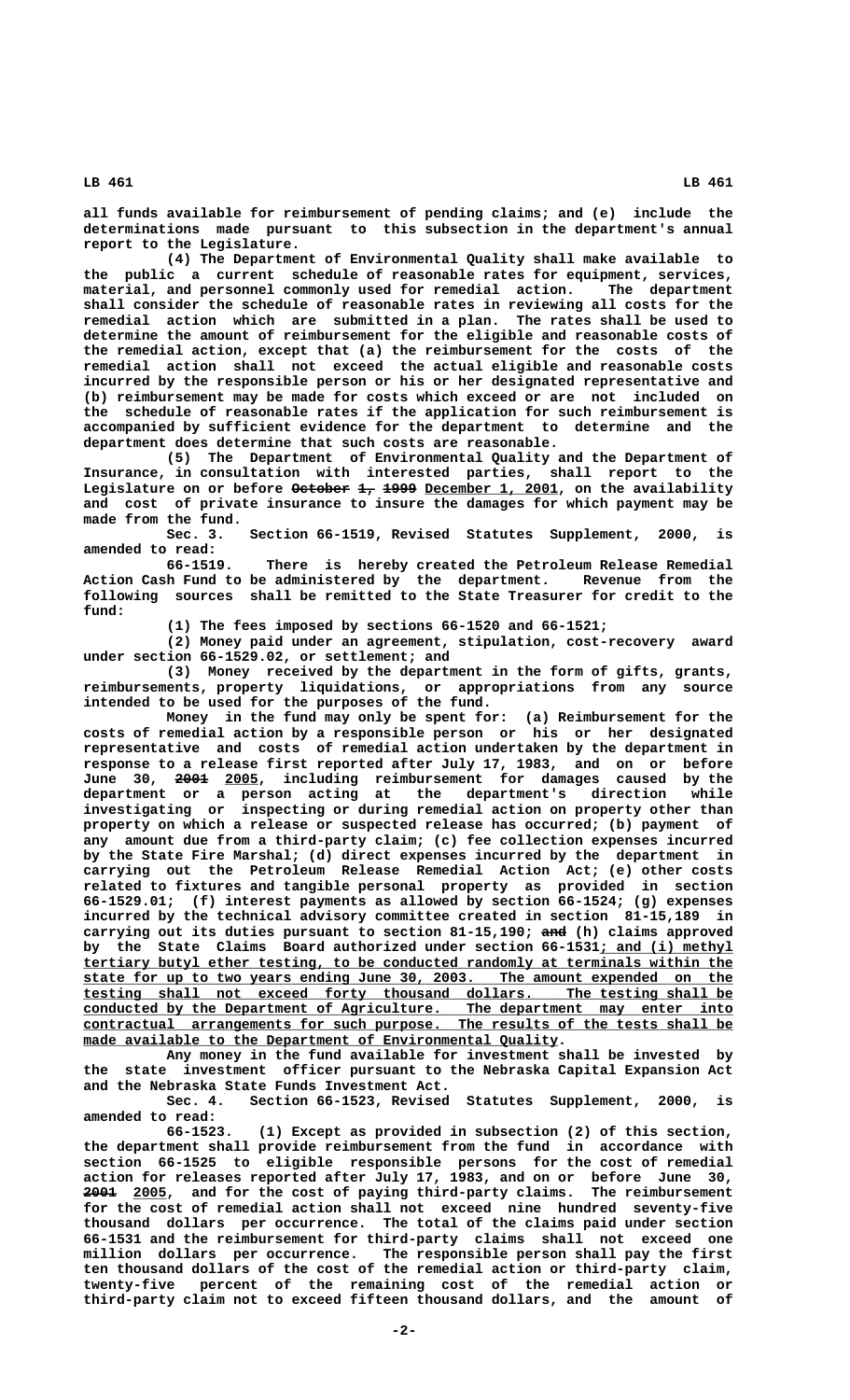**any reduction authorized under subsection (5) of section 66-1525. If the department determines that a responsible person was ordered to take remedial action for a release which was later found to be from a tank not owned or operated by such person, (a) such person shall be fully reimbursed and shall not be required to pay the first cost or percent of the remaining cost as provided in this subsection and (b) the first cost and percent of the remaining cost not required to be paid by the person ordered to take remedial action shall be paid to the fund as a cost of remedial action by the owner or operator of the tank found to be the cause of the release. In no event shall reimbursements or payments from the fund exceed the annual aggregate of one million nine hundred seventy-five thousand dollars per responsible person. Reimbursement of a cost incurred as a result of a suspension ordered by the department shall not be limited by this subsection if the suspension was caused by insufficiency in the fund to provide reimbursement.**

**(2) Upon the determination by the department that the responsible person sold no less than two thousand gallons of petroleum and no more than two hundred fifty thousand gallons of petroleum during the calendar year immediately preceding the first report of the release or stored less than ten thousand gallons of petroleum in the calendar year immediately preceding the first report of the release, the department shall provide reimbursement from the fund in accordance with section 66-1525 to such an eligible person for the cost of remedial action for releases reported after July 17, 1983, and on or** before June 30, 2001 2005, and for the cost of paying third-party claims. The **reimbursement for the cost of remedial action shall not exceed nine hundred eighty-five thousand dollars per occurrence. The total of the claims paid under section 66-1531 and the reimbursement for third-party claims shall not exceed one million dollars per occurrence. The responsible person shall pay the first five thousand dollars of the cost of the remedial action or third-party claim, twenty-five percent of the remaining cost of the remedial action or third-party claim not to exceed ten thousand dollars, and the amount of any reduction authorized under subsection (5) of section 66-1525. If the department determines that a responsible person was ordered to take remedial action for a release which was later found to be from a tank not owned or operated by such person, (a) such person shall be fully reimbursed and shall not be required to pay the first cost or percent of the remaining cost as provided in this subsection and (b) the first cost and percent of the remaining cost not required to be paid by the person ordered to take remedial action shall be paid to the fund as a cost of remedial action by the owner or operator of the tank found to be the cause of the release. In no event shall reimbursements or payments from the fund exceed the annual aggregate of one million nine hundred eighty-five thousand dollars per responsible person. Reimbursement of a cost incurred as a result of a suspension ordered by the department shall not be limited by this subsection if the suspension was caused by insufficiency in the fund to provide reimbursement.**

**(3) The department may make partial reimbursement during the time that remedial action is being taken if the department is satisfied that the remedial action being taken is as required by the department.**

**(4) If the fund is insufficient for any reason to reimburse the amount set forth in this section, the maximum amount that the fund shall be required to reimburse is the amount in the fund. If reimbursements approved by the department exceed the amount in the fund, reimbursements with interest shall be made when the fund is sufficiently replenished in the order in which the applications for them were received by the department, except that an application pending before the department on January 1, 1996, submitted by a local government as defined in section 13-2202 shall, after July 1, 1996, be reimbursed first when funds are available. This exception applies only to local government applications pending on and not submitted after January 1, 1996.**

**(5) Applications for reimbursement properly made before, on, or after April 16, 1996, shall be considered bills for goods or services provided for third parties for purposes of the Prompt Payment Act.**

**(6) Notwithstanding any other provision of law, there shall be no reimbursement from the fund for the cost of remedial action or for the cost of** paying third-party claims for any releases reported on or after July 1, 2001  **2005. \_\_\_\_**

**(7) For purposes of this section, occurrence shall mean an accident, including continuous or repeated exposure to conditions, which results in a release from a tank.**

**Sec. 5. Section 66-1525, Revised Statutes Supplement, 2000, is amended to read:**

**66-1525. (1) Any responsible person or his or her designated representative who has taken remedial action in response to a release first**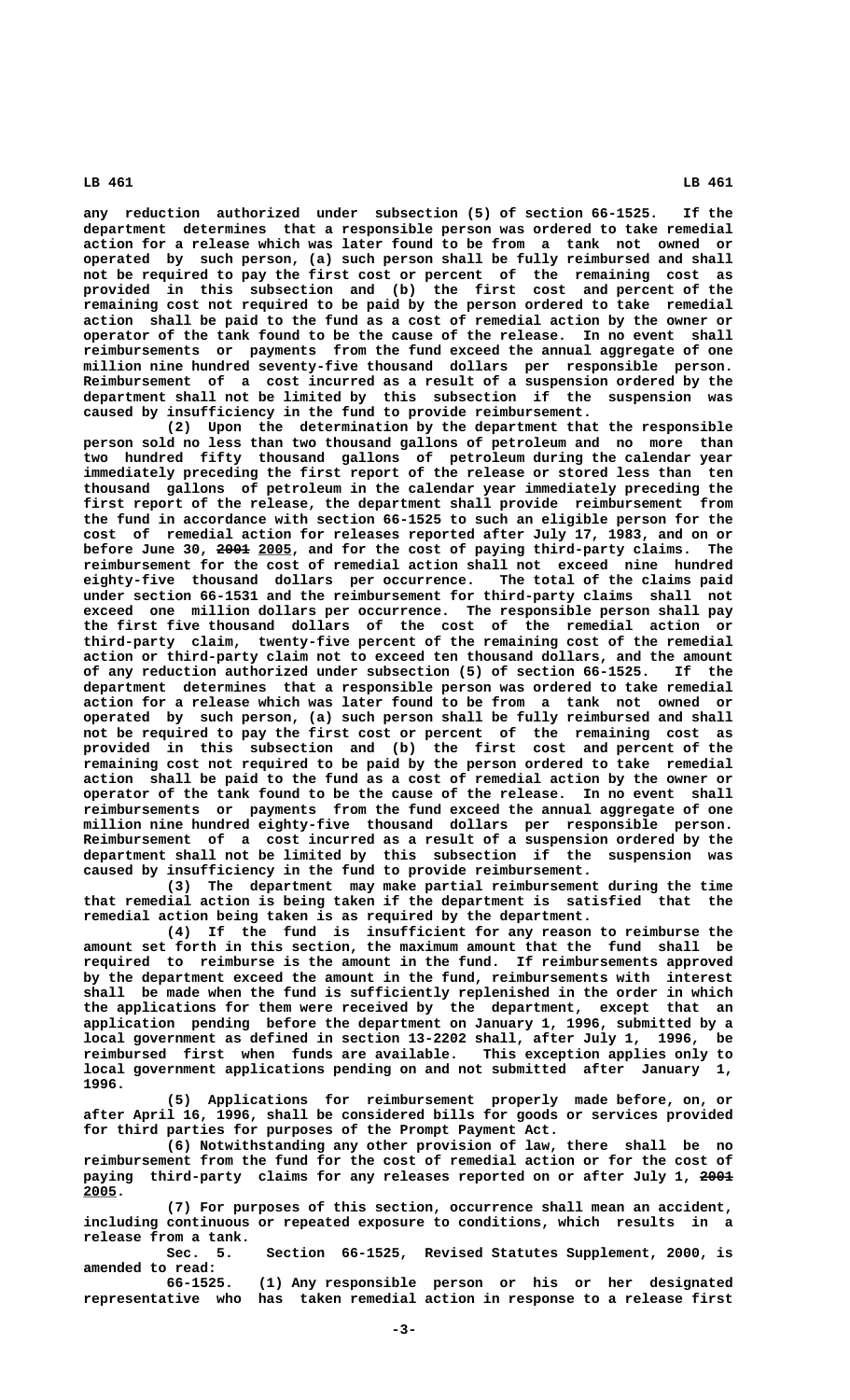reported after July 17, 1983, and on or before June 30, 2001 2005, or against **whom there is a third-party claim may apply to the department under the rules and regulations adopted and promulgated pursuant to section 66-1518 for reimbursement for the costs of the remedial action or third-party claim. Partial payment of such reimbursement to the responsible person may be authorized by the department at the approved stages prior to the completion of remedial action when a remedial action plan has been approved. If any stage is projected to take more than ninety days to complete partial payments may be requested every sixty days. Such partial payment may include the eligible and reasonable costs of such plan or pilot projects conducted during the remedial action.**

**(2) No reimbursement may be made unless the department makes the following eligibility determinations:**

**(a) The tank was in substantial compliance with any rules and regulations of the United States Environmental Protection Agency, the State Fire Marshal, and the department which were applicable to the tank. Substantial compliance shall be determined by the department taking into consideration the purposes of the Petroleum Release Remedial Action Act and the adverse effect that any violation of the rules and regulations may have had on the tank thereby causing or contributing to the release and the extent of the remedial action thereby required;**

**(b) Either the State Fire Marshal or the department was given notice of the release in substantial compliance with the rules and regulations adopted and promulgated pursuant to the Environmental Protection Act and the Petroleum Products and Hazardous Substances Storage and Handling Act. Substantial compliance shall be determined by the department taking into consideration the purposes of the Petroleum Release Remedial Action Act and the adverse effect that any violation of the notice provisions of the rules and regulations may have had on the remedial action being taken in a prompt, effective, and efficient manner;**

**(c) The responsible person reasonably cooperated with the department and the State Fire Marshal in responding to the release;**

**(d) The department has approved the plan submitted by the responsible person for the remedial action in accordance with rules and regulations adopted and promulgated by the department pursuant to the Environmental Protection Act or the Petroleum Products and Hazardous Substances Storage and Handling Act or that portion of the plan for which payment or reimbursement is requested. However, responsible persons may undertake remedial action prior to approval of a plan by the department or during the time that remedial action at a site was suspended at any time after April 1995 because the fund was insufficient to pay reimbursements and be eligible for reimbursement at a later time if the responsible person complies with procedures provided to the responsible party by the department or set out in rules and regulations adopted and promulgated by the Environmental Quality Council;**

**(e) The costs for the remedial action were actually incurred by the responsible person or his or her designated representative after May 27, 1989, and were eligible and reasonable;**

**(f) If reimbursement for a third-party claim is involved, the cause of action for the third-party claim accrued after April 26, 1991, and the Attorney General was notified by any person of the service of summons for the action within ten days of such service; and**

**(g) The responsible person or his or her designated representative has paid the amount specified in subsection (1) or (2) of section 66-1523.**

**(3) The State Fire Marshal shall review each application prior to consideration by the department and provide to the department any information the State Fire Marshal deems relevant to subdivisions (2)(a) through (g) of this section. The State Fire Marshal shall issue a determination with respect to an applicant's compliance with rules and regulations adopted and promulgated by the State Fire Marshal. The State Fire Marshal shall issue a compliance determination to the department within thirty days after receiving an application from the department.**

**(4) The department may withhold taking action on an application during the pendency of an enforcement action by the state or federal government related to the tank or a release from the tank.**

**(5) Reimbursements made for a remedial action may be reduced as much as one hundred percent for failure by the responsible person to comply with applicable statutory or regulatory requirements. In determining the amount of the reimbursement reduction, the department shall consider:**

**(a) The extent of and reasons for noncompliance;**

**(b) The likely environmental impact of the noncompliance; and**

**(c) Whether noncompliance was negligent, knowing, or willful.**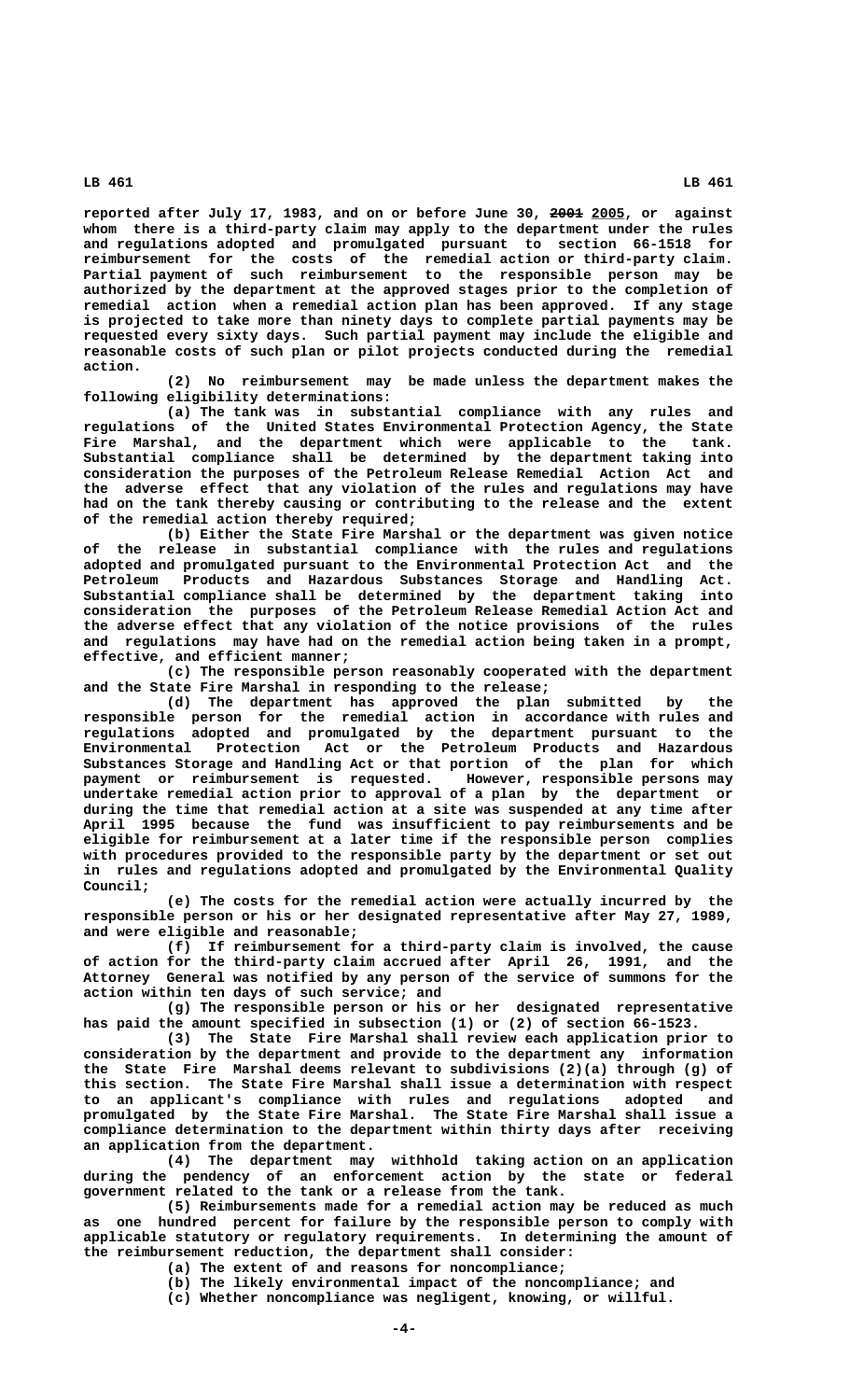**(6) Except as provided in subsection (4) of this section, the department shall notify the responsible person of its approval or denial of the remedial action plan within one hundred twenty days after receipt of a remedial action plan which contains all the required information. If after one hundred twenty days the department fails to either deny, approve, or amend the remedial action plan submitted, the proposed plan shall be deemed approved. If the remedial action plan is denied, the department shall provide** the reasons for such denial.<br>Sec. 6. Section

Section 66-1529.02, Revised Statutes Supplement, 2000, is **amended to read:**

**66-1529.02. (1) The department may undertake remedial actions in response to a release first reported after July 17, 1983, and on or before** June 30, 2001 2005, with money available in the fund if:

**(a) The responsible person cannot be identified or located;**

**(b) An identified responsible person cannot or will not comply with the remedial action requirements; or**

**(c) Immediate remedial action is necessary, as determined by the Director of Environmental Quality, to protect human health or the environment.**

**(2) The department may pay the costs of a third-party claim meeting the requirements of subdivision (2)(f) of section 66-1525 with money available in the fund if the responsible person cannot or will not pay the third-party claim.**

**(3) Reimbursement for any damages caused by the department or a person acting at the department's direction while investigating or inspecting or during remedial action on property other than property on which a release or suspected release has occurred shall be considered as part of the cost of remedial action involving the site where the release or suspected release occurred. The costs shall be reimbursed from money available in the fund. If such reimbursement is deemed inadequate by the party claiming the damages, the party's claim for damages caused by the department shall be filed as provided in section 76-705.**

**(4) All expenses paid from the fund under this section, court costs, and attorney's fees may be recovered in a civil action in the district court of Lancaster County. The action may be brought by the county attorney or Attorney General at the request of the director against the responsible person. All recovered expenses shall be deposited into the fund.**

**Sec. 7. Section 81-1505.04, Reissue Revised Statutes of Nebraska, is amended to read:**

**81-1505.04. (1) The department shall collect an annual emission fee from major sources of air pollution. Each major source shall pay the emission fee for regulated pollutants in the amount of twenty-five dollars per ton per pollutant or as adjusted pursuant to this section. The fee shall be based upon the amount of emissions of each regulated pollutant as reported or estimated by the source in the previous calendar year, but fees shall not be paid on amounts in excess of four thousand tons per year for any regulated** pollutant. <del>In the case of</del> Beginning with calendar year 2001 emissions, for an **electric generation facility with a nameplate generating capacity of between seventy and one hundred fifteen megawatts which is not operating in a political subdivision which has been delegated the authority to enforce the air quality permit program within its jurisdiction, fees shall not be paid on amounts in excess of four hundred tons per year for any regulated pollutant.\_** through 1997. Any surplus emission fees remaining in the Clean Air Title V Cash Fund on June 30, 1996, and on June 30, 1997, shall be used first to **offset any reduction in emission fee revenue resulting from lowering from four** thousand tons per year to four hundred tons per year the maximum number of tons of emissions to be charged a fee for certain electric generation facilities as described in this subsection.

**(2) It is the intent of the Legislature that, beginning in 1998, ——— —— —— ——— —————— —— ——— ——————————— ————— ————————— —— ————** fees to be paid to the department by each major source shall be based upon both actual emissions pursuant to subsection (1) of this section and actual **costs incurred by the department to administer the program for such source. Under such fee structure, the department shall estimate total annual air ————— ———— ——— —————————— ——— —————————— ————— ———————— ————— —————— —— quality permit program costs and shall calculate the fee by deriving fifty ——————— —————— ——————— ————— ——— ————— ————————— ——— ——— —— ———————— ———— percent of the total through an emission fee from each major source as ——————— —— ——— ————— ——————— —— ———————— ——— ———— ———— ————— —————— ——**  $\overline{\text{described}}$  i<del>n</del> this section. The remaining fifty percent of the costs shall be  $\text{collected from each major source by preportionately allocating to each such.}$ **source its percentage share for direct and indirect costs incurred by the —————— ——— —————————— ————— ——— —————— ——— ———————— ————— ———————— —— ——** department for permit review, issuance, monitoring, and administration of the federal Clean Air Act Title V program. If the Legislature does not enact such a fee structure prior to June 30, 1998, the department shall calculate the emission fee as set out in subsections  $(1)$  and  $(3)$  of this section.

 **—————— \_\_\_\_\_\_ (3)(a) (2)(a) The emission fee may be increased or decreased**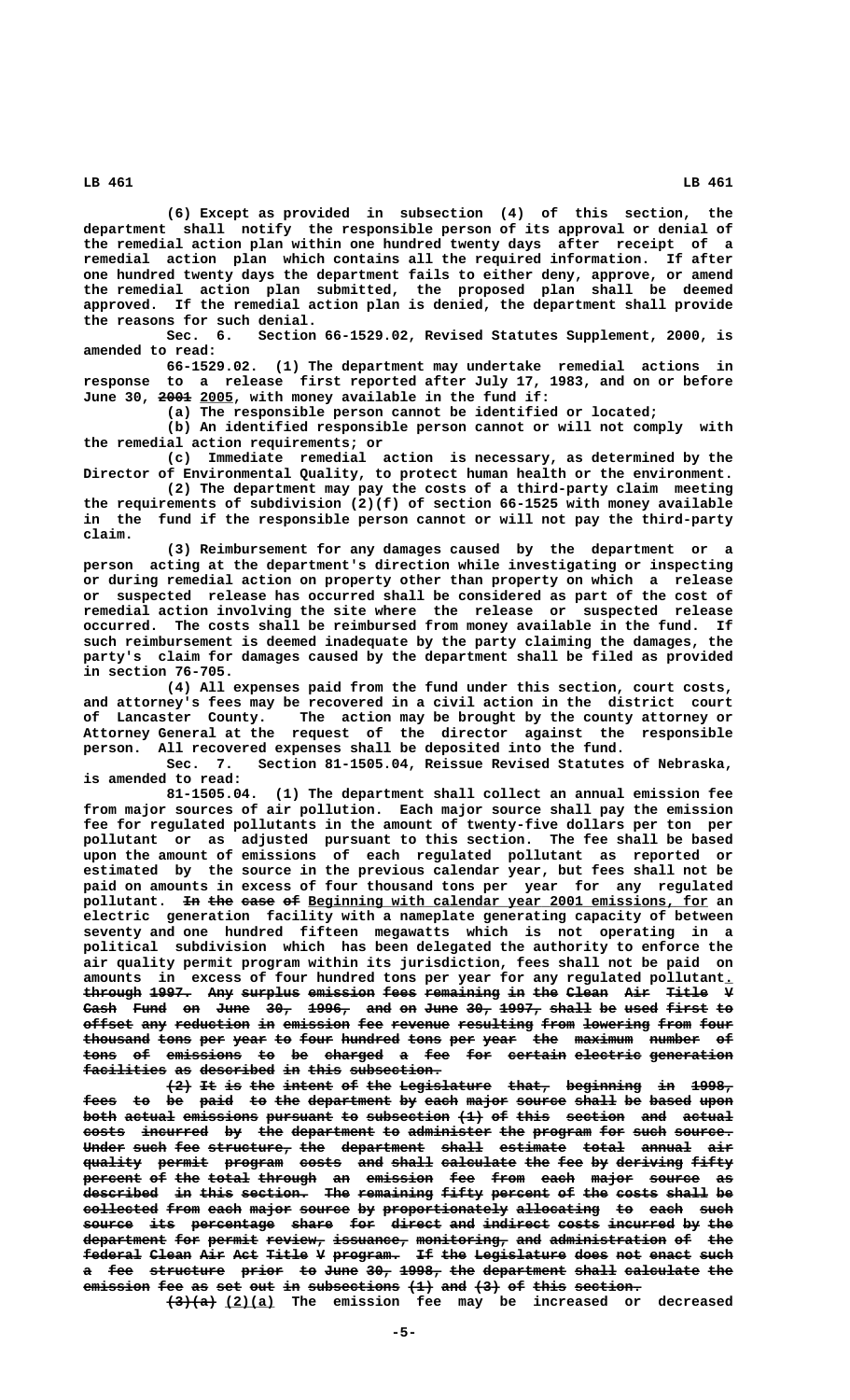**annually by the department by the percentage difference between the Consumer Price Index for the most recent year ending before the beginning of such year and the Consumer Price Index for the year 1989 or as required to pay all reasonable direct and indirect costs of developing and administering the air quality permit program. For purposes of this section, Consumer Price Index**  $\frac{1}{2}$  mean means the change in the price of goods and services for all urban **consumers published by the United States Department of Labor at the close of the twelve-month period ending on August 31 of each year.**

**(b) For purposes of this section, reasonable direct and indirect costs of developing and administering the air quality permit program, as** required under the federal Clean Air Act, as amended the act existed on the  **\_\_\_\_\_\_\_\_\_\_\_\_\_\_\_\_\_\_\_\_\_\_\_\_\_\_ ————— effective date of this act, 42 U.S.C. 7661a through f, shall include:**

**(i) Consideration of any associated overhead charges for personnel, equipment, buildings, and vehicles;**

**(ii) Reviewing and acting on any application for a permit or permit revision;**

**(iii) Implementing and enforcing the terms of any permit, not including any court costs or other costs associated with any formal enforcement action;**

**(iv) Emissions and ambient monitoring, including adequate resources to audit and inspect source-operated monitoring programs;**

**(v) Preparing generally applicable regulations or guidance;**

**(vi) Modeling, analyses, or demonstrations;**

**(vii) Preparing inventories and tracking emissions; and**

**(viii) Providing support to sources under the Small Business Compliance Advisory Panel.**

**(c) The council shall establish procedures for the method of calculation and payment of the emission fee in a manner consistent with this section and shall establish the definition of or a table listing the pollutants which are regulated pollutants and a definition of major source. Such definitions or listing shall comply with and not be more stringent than** the requirements of the federal Clean Air Act, as <del>amended</del> <u>the act existed on</u>  **\_\_\_\_\_\_\_\_\_\_\_\_\_\_\_\_\_\_\_\_\_\_\_\_\_\_\_\_\_\_ the effective date of this act, 42 U.S.C. 7401 et seq.**

 **——— \_\_\_ (4) (3) On or before January 1 of each year, the department shall submit a report to the Legislature in sufficient detail to document all direct and indirect program costs incurred in the previous fiscal year in carrying** The Appropriations Committee of the **Legislature shall review such report in its analysis of executive programs in order to verify that revenue generated from emission fees was used solely to offset appropriate and reasonable costs associated with the air quality permit program.** After January 1, 1997, the The report shall identify costs incurred **by the department to administer the permit program for each major source. In addition, the department shall identify costs incurred by primary activity not specific to a major source.**

 $\leftarrow$  The department shall, by December 1, 1996, propose options for **determining the amount of the fees referred to in subsection (2) of this ——————————— ——— —————— —— ——— ———— ———————— —— —— —————————— ——— —— ———** section to be contained in a report to the Natural Resources Committee of the Legislature. The department shall include in the report (a) an estimate of the amount of emissions that have been reduced since the emission fee was **established in Nebraska and (b) a discussion of options for incentives to ——————————— —— ———————— ——— ——— — —————————— —— ——————— ——— —————————— —** reduce emissions. The report shall describe annual program costs for the **previous fiscal year, identify primary activities recommended to be included** in a cost tracking system, estimate the cost of administering a cost tracking system capable of showing costs for each major source as well as primary **activity which is not specific to a major source, and compare the various ———————— ————— —— ——— ———————— —— — ————— ——————— ——— ——————— ——— —————— types of program funding options. The department shall notify all major ————— —— ——————— ——————— ———————— ——— —————————— ————— —————— ——— ———— sources and other interested parties of the development of the report to ——————— ——— ————— —————————— ——————— —— ——— ——————————— —— ——— —————— — solicit input from such parties. Upon receipt of the report the Natural ——————— ————— ———— ———— ———————— ———— ——————— —— ——— —————— ——— ———————** Resources Committee of the Legislature shall hold one or more public hearings concerning air quality permit program funding options.

**(6) Beginning July 1, 1996, the (4) The department shall administer a cost tracking system which shall show costs for each major source and costs for each primary activity that is not specific to a major source. The department shall consult with interested parties regarding identification of primary activities to be tracked by the cost tracking system.**

**Sec. 8. Section 81-1532, Revised Statutes Supplement, 2000, is amended to read:**

81-1532. Sections 81-1501 to 81-1532 and section 9 of this act **shall be known and may be cited as the Environmental Protection Act.**

 **\_\_\_\_\_\_\_\_\_\_\_\_\_\_\_\_\_\_\_\_\_\_\_\_\_\_\_\_\_\_\_\_\_\_\_\_\_\_\_\_\_\_\_\_\_\_\_\_\_\_\_\_\_\_\_\_\_\_\_ Sec. 9. No disbursements from grants or loans administered pursuant \_\_\_\_\_\_\_\_\_\_\_\_\_\_\_\_\_\_\_\_\_\_\_\_\_\_\_\_\_\_\_\_\_\_\_\_\_\_\_\_\_\_\_\_\_\_\_\_\_\_\_\_\_\_\_\_\_\_\_\_\_\_\_\_\_\_\_\_\_\_\_\_\_\_\_\_\_\_ to the Environmental Protection Act shall be made for projects related to tire-derived fuel. \_\_\_\_\_\_\_\_\_\_\_\_\_\_\_\_\_\_**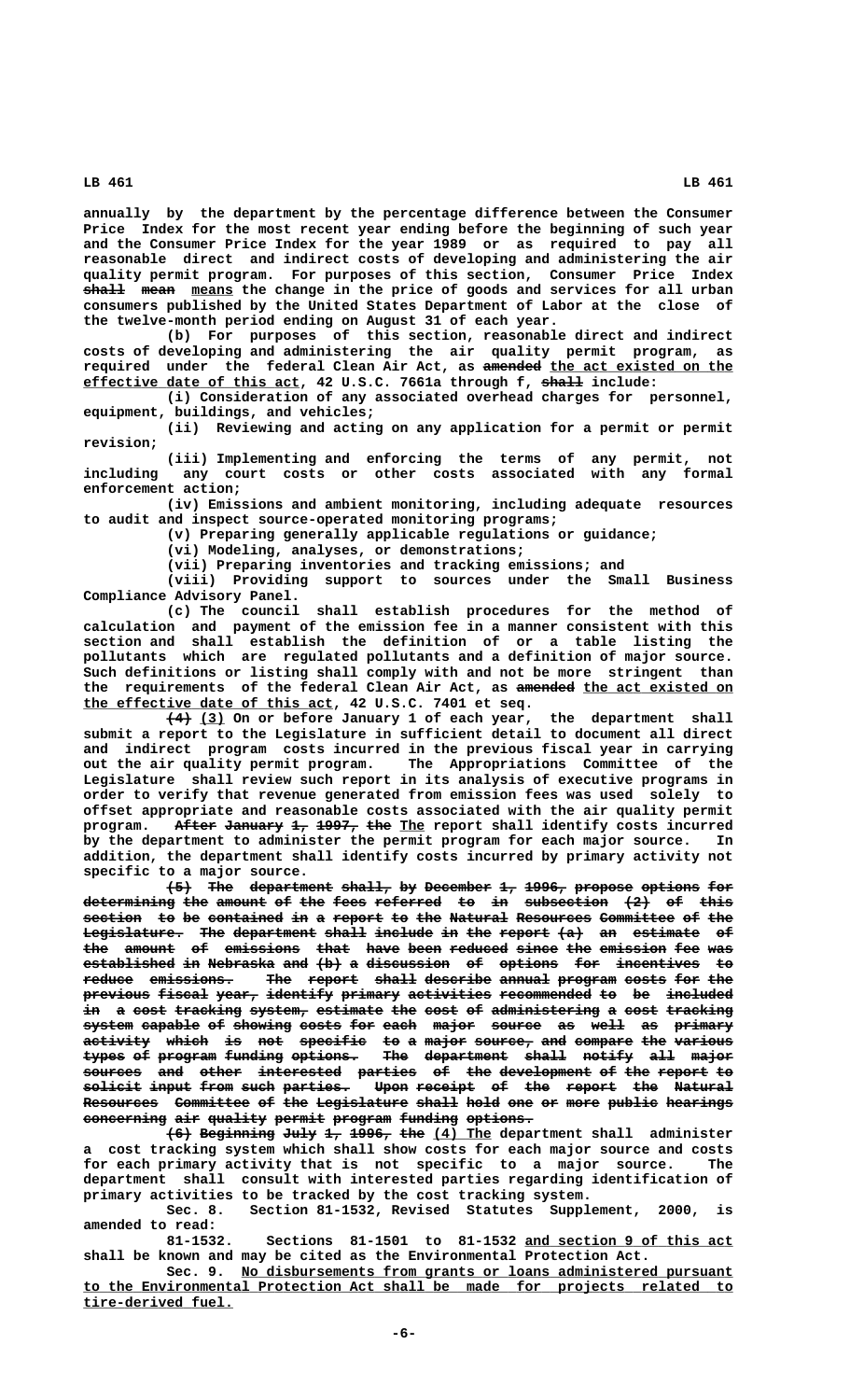**Sec. 10. Section 81-15,117, Reissue Revised Statutes of Nebraska, is amended to read:**

**81-15,117. Sections 81-15,117 to 81-15,127 and sections 13 to 15 of \_\_\_\_\_\_\_\_\_\_\_\_\_\_\_\_\_\_\_\_\_\_\_\_ \_\_\_\_\_\_\_\_\_ this act shall be known and may be cited as the Petroleum Products and Hazardous Substances Storage and Handling Act.**

**Sec. 11. Section 81-15,119, Reissue Revised Statutes of Nebraska, is amended to read:**

**81-15,119. For purposes of the Petroleum Products and Hazardous Substances Storage and Handling Act, unless the context otherwise requires:**

**(1) Operator shall mean any person in control of, or having responsibility for, the daily operation of a tank but shall not include a person described in subdivision (2)(b) of this section;**

**(2)(a) Owner shall mean:**

**(i) In the case of a tank in use on July 17, 1986, or brought into use after such date, any person who owns a tank used for the storage or dispensing of regulated substances; and**

**(ii) In the case of any tank in use before July 17, 1986, but no longer in use on such date, any person who owned such tank immediately before the discontinuation of its use.**

**(b) Owner shall not include a person who, without participating in the management of a tank and otherwise not engaged in petroleum production, refining, and marketing:**

**(i) Holds indicia of ownership primarily to protect his or her security interest in a tank or a lienhold interest in the property on or within which a tank is or was located; or**

**(ii) Acquires ownership of a tank or the property on or within which a tank is or was located:**

**(A) Pursuant to a foreclosure of a security interest in the tank or of a lienhold interest in the property; or**

**(B) If the tank or the property was security for an extension of credit previously contracted, pursuant to a sale under judgment or decree, pursuant to a conveyance under a power of sale contained within a trust deed or from a trustee, or pursuant to an assignment or deed in lieu of foreclosure.**

**(c) Ownership of a tank or the property on or within which a tank is or was located shall not be acquired by a fraudulent transfer, as provided in the Uniform Fraudulent Transfer Act;**

**(3) Permanent abandonment shall mean that a tank has been taken permanently out of service as a storage vessel for any reason or has not been used for active storage for more than one year;**

**(4) Person shall mean any individual, firm, joint venture, partnership, limited liability company, corporation, association, political subdivision, cooperative association, or joint-stock association and includes any trustee, receiver, assignee, or personal representative thereof owning or operating a tank;**

 **\_\_\_\_\_\_\_\_\_\_\_\_\_\_\_\_\_\_\_\_\_\_\_\_\_\_\_\_\_\_\_\_\_\_\_\_\_\_\_\_\_\_\_\_\_\_\_\_\_\_\_\_\_\_\_\_\_\_\_\_\_\_\_\_\_\_\_\_ (5) Petroleum product shall mean any petroleum product, including, \_\_\_\_\_\_\_\_\_\_\_\_\_\_\_\_\_\_\_\_\_\_\_\_\_\_\_\_\_\_\_\_\_\_\_\_\_\_\_\_\_\_\_\_\_\_\_\_\_\_\_\_\_\_\_\_\_\_\_\_\_\_\_\_\_\_\_\_\_\_\_\_\_\_\_\_\_\_ but not limited to, petroleum-based motor or vehicle fuels, gasoline, \_\_\_\_\_\_\_\_\_\_\_\_\_\_\_\_\_\_\_\_\_\_\_\_\_\_\_\_\_\_\_\_\_\_\_\_\_\_\_\_\_\_\_\_\_\_\_\_\_\_\_\_\_\_\_\_\_\_\_\_\_\_\_\_\_\_\_\_\_\_\_\_\_\_\_\_\_\_ kerosene, and other products used for the purposes of generating power, \_\_\_\_\_\_\_\_\_\_\_\_\_\_\_\_\_\_\_\_\_\_\_\_\_\_\_\_\_\_\_\_\_\_\_\_\_\_\_\_\_\_\_\_\_\_\_\_\_\_\_\_\_\_\_\_\_\_\_\_\_\_\_\_\_\_\_\_\_\_\_\_\_\_\_\_\_\_ lubrication, illumination, heating, or cleaning, but shall not include propane \_\_\_\_\_\_\_\_\_\_\_\_\_\_\_\_\_\_\_\_\_\_\_\_\_ or liquefied natural gas;**

 $\overline{+5}$  (6) Regulated substance shall mean+

 $\overline{+a}$  Any any petroleum product and any substance defined in section **101(14) of the Comprehensive Environmental Response, Compensation, and \_** Liability Act of 1980, <u>as such act existed on the effective date of this act,</u> **but not including any substance regulated as a hazardous waste under subtitle ——— C of such act; and**

 $\lbrace \pm \rbrace$  Any petroleum product, including, but not limited to,  $p$ etroleum-based motor or vehicle fuels, gasoline, kerosene, and other products used for the purposes of generating power, lubrication, illumination, heating, or cleaning, but shall not include propane or liquefied natural gas;

 **——— \_\_\_ (6) (7) Release shall mean any spilling, leaking, emitting, discharging, escaping, leaching, or disposing from a tank or any overfilling of a tank into ground water, surface water, or subsurface soils;**

 **——— \_\_\_ (7) (8) Remedial action shall mean any immediate or long-term response to a release or suspected release in accordance with rules and regulations adopted and promulgated by the department or the State Fire Marshal, including tank testing only in conjunction with a release or suspected release, site investigation, site assessment, cleanup, restoration, mitigation, and any other action which is reasonable and necessary;**

 **——— \_\_\_ (8) (9) Risk-based corrective action shall mean an approach to petroleum release corrective actions in which exposure and risk assessment practices, including appropriate consideration of natural attenuation, are**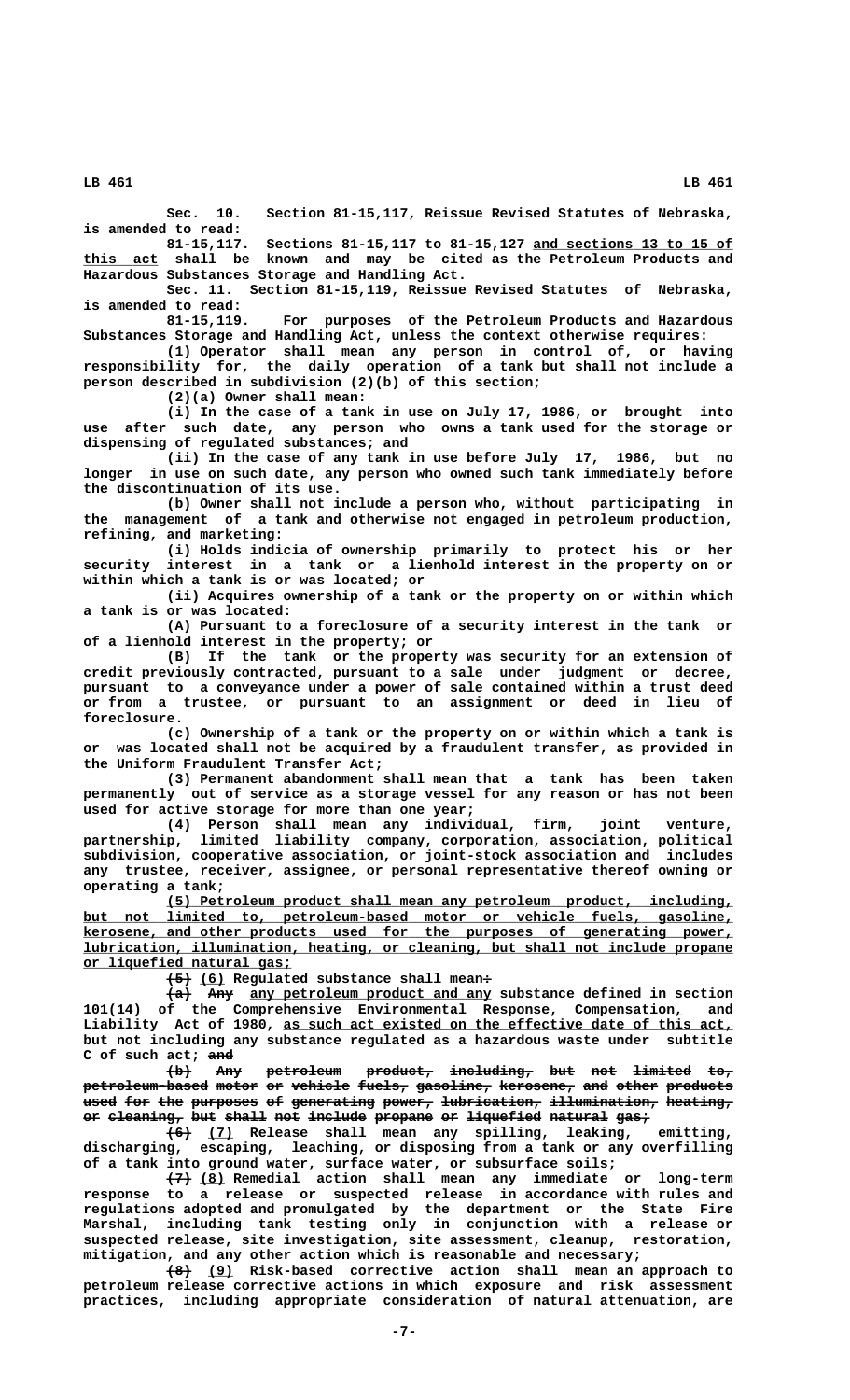**integrated with traditional corrective actions to ensure that appropriate and cost-effective remedies are selected that are protective of human health and the environment;**

 **——— \_\_\_\_ (9) (10) Tank shall mean any tank or combination of tanks, including underground pipes connected to such tank or tanks, which is used to contain an accumulation of regulated substances and the volume of which is ten percent or more beneath the surface of the ground. Tank shall not include any:**

**(a) Farm or residential tank of one thousand one hundred gallons or less capacity used for storing motor fuel for consumptive use on the premises where stored, subject to a one-time fee;**

**(b) Tank with a storage capacity of one thousand one hundred gallons or less used for storing heating oil for consumptive use on the premises where stored, subject to a one-time fee;**

**(c) Septic tank;**

**(d) Tank situated in an underground area such as a basement, cellar, mineworking, drift, shaft, or tunnel if the tank is situated on or above the surface of the floor;**

**(e) Pipeline facility, including gathering lines:**

(i) Regulated Defined under the Natural Gas Pipeline Safety Act of 1979, 49 U.S.C. app. 1671 60101, as such section existed on the effective date  **\_\_\_\_\_\_\_\_\_\_\_ \_\_ of this act; or**

(ii) Regu<del>lated under the Hazardous Liquid</del> Pipeline Safety Act of **1979, 49 U.S.C. app. 2001; or ————— —— —————— ———— ————— ——**

 **————— (iii) Which is an intrastate pipeline regulated under state law ———— \_\_\_ ———————————— \_\_\_\_\_\_\_\_\_\_\_ ——— comparable to the laws law prescribed in subdivisions subdivision (e)(i) and ——————— (e)(ii) of this subdivision;**

**(f) Surface impoundment, pit, pond, or lagoon;**

**(g) Flow-through process tank;**

**(h) Liquid trap or associated gathering lines directly related to oil or gas production and gathering operations; or**

**(i) Storm water or wastewater collection system; and**

 **———— \_\_\_\_ (10) (11) Temporary abandonment shall mean that a tank will be or has been out of service for at least one hundred eighty days but not more than one year.**

**Sec. 12. Section 81-15,120, Reissue Revised Statutes of Nebraska, is amended to read:**

**81-15,120. Any farm or residential tank or tank used for storing** heating oil as defined in subdivisions  $\left(\frac{9}{a}\right)$  (10)(a) and (b) of section **81-15,119 shall be registered with the State Fire Marshal. The registration shall be accompanied by a one-time fee of five dollars and shall be valid until the State Fire Marshal is notified that a tank so registered has been permanently closed. Such registration shall specify the ownership of, location of, and substance stored in the tank to be registered. The State Fire Marshal shall remit the fee to the State Treasurer for credit to the Petroleum Products and Hazardous Substances Storage and Handling Fund which is hereby created as a cash fund. The fund shall also consist of any money appropriated to the fund by the state. The fund shall be administered by the Department of Environmental Quality to carry out the purposes of the Petroleum Products and Hazardous Substances Storage and Handling Act, including the provision of matching funds required by Public Law 99-499 for actions otherwise authorized by the act. Any money in such fund available for investment shall be invested by the state investment officer pursuant to the Nebraska Capital Expansion Act and the Nebraska State Funds Investment Act.**

Sec. 13. (1) If a remedial action plan submitted by a responsible  **\_\_\_\_\_\_\_\_\_\_\_\_\_\_\_\_\_\_\_\_\_\_\_\_\_\_\_\_\_\_\_\_\_\_\_\_\_\_\_\_\_\_\_\_\_\_\_\_\_\_\_\_\_\_\_\_\_\_\_\_\_\_\_\_\_\_\_\_\_\_\_\_\_\_\_\_\_\_ person as defined in section 66-1514 is approved or deemed to be approved by \_\_\_\_\_\_\_\_\_\_\_\_\_\_\_\_\_\_\_\_\_\_\_\_\_\_\_\_\_\_\_\_\_\_\_\_\_\_\_\_\_\_\_\_\_\_\_\_\_\_\_\_\_\_\_\_\_\_\_\_\_\_\_\_\_\_\_\_\_\_\_\_\_\_\_\_\_\_ the Department of Environmental Quality pursuant to subdivision (2) of section \_\_\_\_\_\_\_\_\_\_\_\_\_\_\_\_\_\_\_\_\_\_\_\_\_\_\_\_\_\_\_\_\_\_\_\_\_\_\_\_\_\_\_\_\_\_\_\_\_\_\_\_\_\_\_\_\_\_\_\_\_\_\_\_\_\_\_\_\_\_\_\_\_\_\_\_\_\_ 81-15,124 and has been carried out, the department may issue to the \_\_\_\_\_\_\_\_\_\_\_\_\_\_\_\_\_\_\_\_\_\_\_\_\_\_\_\_\_\_\_\_\_\_\_\_\_\_\_\_\_\_\_\_\_\_\_\_\_\_\_\_\_\_\_\_\_\_\_\_\_\_\_\_\_\_\_\_\_\_\_\_\_\_\_\_\_\_ responsible person a certificate of completion stating that no further \_\_\_\_\_\_\_\_\_\_\_\_\_\_\_\_\_\_\_\_\_\_\_\_\_\_\_\_\_\_\_\_\_\_\_\_\_\_\_\_\_\_\_\_\_\_\_\_\_\_\_\_\_\_\_\_\_\_\_\_\_\_\_\_\_\_\_\_\_\_\_\_\_\_\_\_\_\_ remedial action needs to be taken at the site relating to any contamination** for which remedial action has already been taken in accordance with the  **\_\_\_\_\_\_\_\_\_\_\_\_\_\_\_\_\_\_\_\_\_\_\_\_\_\_\_\_\_\_\_\_\_\_\_\_\_\_\_\_\_\_\_\_\_\_\_\_\_\_\_\_\_\_\_\_\_\_\_\_\_\_\_\_\_\_\_\_\_\_\_\_\_\_\_\_\_\_ approved remedial action plan. The department shall condition the certificate \_\_\_\_\_\_\_\_\_\_\_\_\_\_\_\_\_\_\_\_\_\_\_\_\_\_\_\_\_\_\_\_\_\_\_\_\_\_\_\_\_\_\_\_\_\_\_\_\_\_\_\_\_\_\_\_\_\_\_\_\_\_\_\_\_\_\_\_\_\_\_\_\_\_\_\_\_\_ of completion upon compliance with any monitoring, institutional, or \_\_\_\_\_\_\_\_\_\_\_\_\_\_\_\_\_\_\_\_\_\_\_\_\_\_\_\_\_\_\_\_\_\_\_\_\_\_\_\_\_\_\_\_\_\_\_\_\_\_\_\_\_\_\_\_\_\_\_\_\_\_\_\_\_\_\_\_\_\_\_\_\_\_\_\_\_\_ technological controls that may be necessary and which were relied upon by the \_\_\_\_\_\_\_\_\_\_\_\_\_\_\_\_\_\_\_\_\_\_\_\_\_\_\_\_\_\_\_\_\_\_\_\_\_\_\_\_\_\_\_\_\_\_\_\_\_\_\_\_\_\_\_\_\_\_\_\_\_\_\_\_\_\_\_\_\_\_\_\_\_\_\_\_\_\_ responsible person to demonstrate compliance with the remedial action plan. \_\_\_\_\_\_\_\_\_\_\_\_\_\_\_\_\_\_\_\_\_\_\_\_\_\_\_\_\_\_\_\_\_\_\_\_\_\_\_\_\_\_\_\_\_\_\_\_\_\_\_\_\_\_\_\_\_\_\_\_\_\_\_\_\_\_\_\_\_\_\_\_\_\_\_\_\_\_ Any certificate of completion issued pursuant to this section shall be in a** form which can be filed for record in the real estate records of the county in which the remedial action took place. The responsible person shall file the  **\_\_\_\_\_\_\_\_\_\_\_\_\_\_\_\_\_\_\_\_\_\_\_\_\_\_\_\_\_\_\_\_\_\_\_\_\_\_\_\_\_\_\_\_\_\_\_\_\_\_\_\_\_\_\_\_\_\_\_\_\_\_\_\_\_\_\_\_\_\_\_\_\_\_\_\_\_\_ certificate of completion and notify the department within ten days after** issuance as to the date and location of the real estate filing.  **\_\_\_\_\_\_\_\_\_\_\_\_\_\_\_\_\_\_\_\_\_\_\_\_\_\_\_\_\_\_\_\_\_\_\_\_\_\_\_\_\_\_\_\_\_\_\_\_\_\_\_\_\_\_\_\_\_\_\_\_\_\_\_\_\_\_\_\_\_\_\_\_\_\_\_\_\_\_ department issues a certificate of completion to a responsible person under \_\_\_\_\_\_\_\_\_\_\_\_\_\_\_\_\_\_\_\_\_\_\_\_\_\_\_\_\_\_\_\_\_\_\_\_\_\_\_\_\_\_\_\_\_\_\_\_\_\_\_\_\_\_\_\_\_\_\_\_\_\_\_\_\_\_\_\_\_\_\_\_\_\_\_\_\_\_ this section, a covenant not to sue shall arise by operation of law subject to \_\_\_\_\_\_\_\_\_\_\_\_\_\_\_\_\_\_\_\_\_\_\_\_\_\_\_\_\_\_\_\_\_\_\_\_\_\_\_\_\_\_\_\_\_\_\_\_\_\_\_\_\_\_\_\_\_\_\_\_\_\_\_\_\_\_\_\_\_\_\_\_\_\_\_\_\_\_ subsection (2) of this section. The covenant not to sue releases the**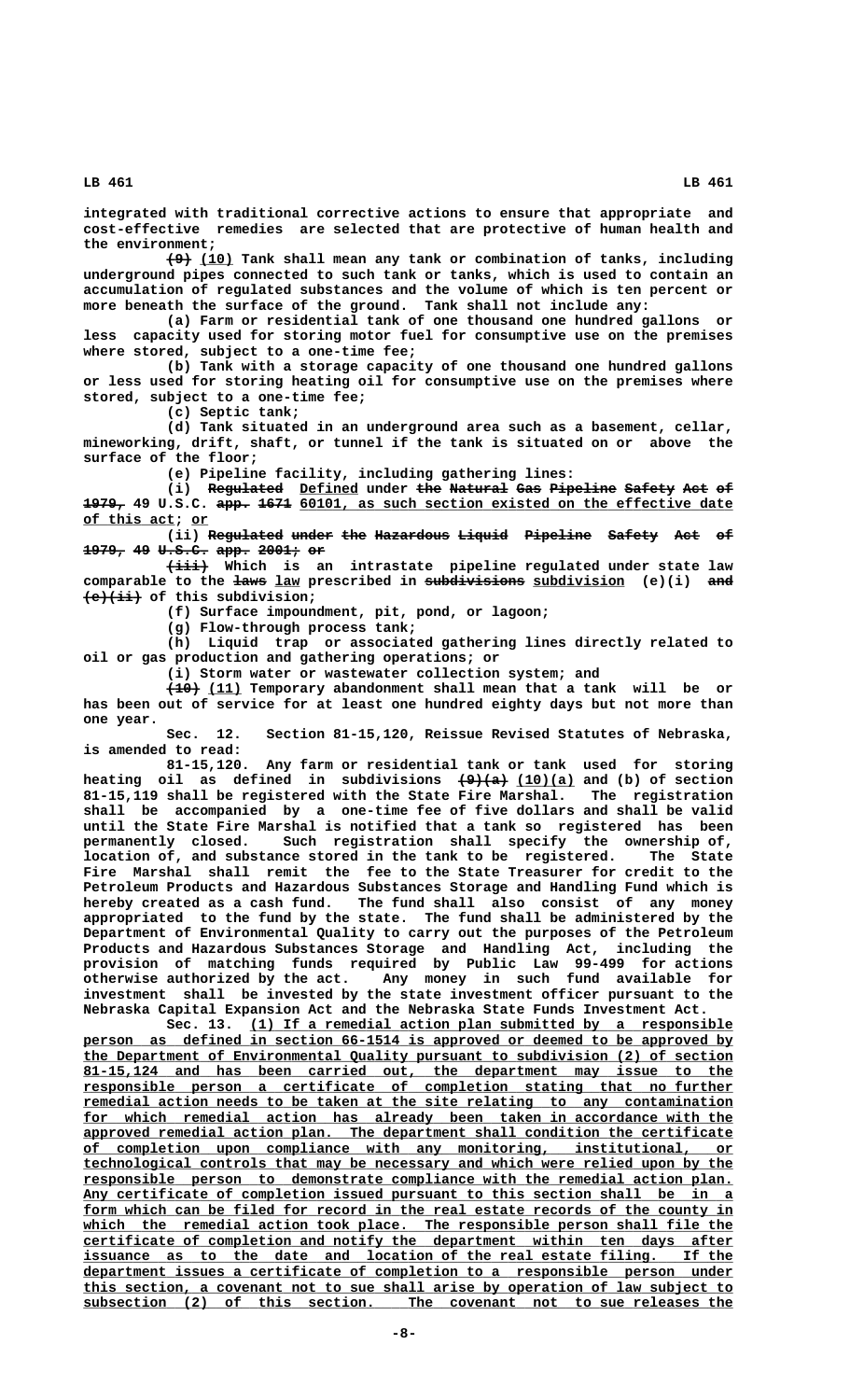**\_\_\_\_\_\_\_\_\_\_\_\_\_\_\_\_\_\_\_\_\_\_\_\_\_\_\_\_\_\_\_\_\_\_\_\_\_\_\_\_\_\_\_\_\_\_\_\_\_\_\_\_\_\_\_\_\_\_\_\_\_\_\_\_\_\_\_\_\_\_\_\_\_\_\_\_\_\_ responsible person from liability to the state and from liability to perform \_\_\_\_\_\_\_\_\_\_\_\_\_\_\_\_\_\_\_\_\_\_\_\_\_\_\_\_\_\_\_\_\_\_\_\_\_\_\_\_\_\_\_\_\_\_\_\_\_\_\_\_\_\_\_\_\_\_\_\_\_\_\_\_\_\_\_\_\_\_\_\_\_\_\_\_\_\_ additional environmental assessment, remedial activity, or response action** with regard to the release of a petroleum product for which the responsible person has complied with the requirements of this subsection. The covenant not to sue shall be voided if the responsible person fails to conduct  **\_\_\_\_\_\_\_\_\_\_\_\_\_\_\_\_\_\_\_\_\_\_\_\_\_\_\_\_\_\_\_\_\_\_\_\_\_\_\_\_\_\_\_\_\_\_\_\_\_\_\_\_\_\_\_\_\_\_\_\_\_\_\_\_\_\_\_\_\_\_\_\_\_\_\_\_\_\_ additional remedial action as required under subsection (2) of this section, \_\_\_\_\_\_\_\_\_\_\_\_\_\_\_\_\_\_\_\_\_\_\_\_\_\_\_\_\_\_\_\_\_\_\_\_\_\_\_\_\_\_\_\_\_\_\_\_\_\_\_\_\_\_\_\_\_\_\_\_\_\_\_\_\_\_\_\_\_\_\_\_\_\_\_\_\_\_ if a certificate of completion is revoked by the department under subsection \_\_\_\_\_\_\_\_\_\_\_\_\_\_\_\_\_\_\_\_\_\_\_\_\_\_\_\_\_\_\_\_\_\_\_\_\_\_\_\_\_\_\_\_\_\_\_\_\_\_\_\_\_\_\_\_\_\_\_\_\_\_\_\_\_\_\_\_\_\_\_\_\_\_\_\_\_\_ (3) of this section, or if the responsible person fails to comply with the**  $\frac{1}{10}$  monitoring, institutional, or technological controls, if any, upon which the  **\_\_\_\_\_\_\_\_\_\_\_\_\_\_\_\_\_\_\_\_\_\_\_\_\_\_\_\_\_\_\_\_\_\_\_\_\_\_\_\_\_ certificate of completion is conditioned.**

 **\_\_\_\_\_\_\_\_\_\_\_\_\_\_\_\_\_\_\_\_\_\_\_\_\_\_\_\_\_\_\_\_\_\_\_\_\_\_\_\_\_\_\_\_\_\_\_\_\_\_\_\_\_\_\_\_\_\_\_\_\_\_\_\_\_\_\_\_ (2) A certificate of completion issued by the department under \_\_\_\_\_\_\_\_\_\_\_\_\_\_\_\_\_\_\_\_\_\_\_\_\_\_\_\_\_\_\_\_\_\_\_\_\_\_\_\_\_\_\_\_\_\_\_\_\_\_\_\_\_\_\_\_\_\_\_\_\_\_\_\_\_\_\_\_\_\_\_\_\_\_\_\_\_\_ subsection (1) of this section shall require the responsible person to conduct \_\_\_\_\_\_\_\_\_\_\_\_\_\_\_\_\_\_\_\_\_\_\_\_\_\_\_\_\_\_\_\_\_\_\_\_\_\_\_\_\_\_\_\_\_\_\_\_\_\_\_\_\_\_\_\_\_\_\_\_\_\_\_\_\_\_\_\_\_\_\_\_\_\_\_\_\_\_ additional remedial action in the event that any monitoring conducted at or**  $near$  the real property or other circumstances indicate that (a) contamination  **\_\_\_\_\_\_\_\_\_\_\_\_\_\_\_\_\_\_\_\_\_\_\_\_\_\_\_\_\_\_\_\_\_\_\_\_\_\_\_\_\_\_\_\_\_\_\_\_\_\_\_\_\_\_\_\_\_\_\_\_\_\_\_\_\_\_\_\_\_\_\_\_\_\_\_\_\_\_ is reoccurring, (b) additional contamination is present for which remedial \_\_\_\_\_\_\_\_\_\_\_\_\_\_\_\_\_\_\_\_\_\_\_\_\_\_\_\_\_\_\_\_\_\_\_\_\_\_\_\_\_\_\_\_\_\_\_\_\_\_\_\_\_\_\_\_\_\_\_\_\_\_\_\_\_\_\_\_\_\_\_\_\_\_\_\_\_\_ action was not taken according to the remedial action plan, or (c) \_\_\_\_\_\_\_\_\_\_\_\_\_\_\_\_\_\_\_\_\_\_\_\_\_\_\_\_\_\_\_\_\_\_\_\_\_\_\_\_\_\_\_\_\_\_\_\_\_\_\_\_\_\_\_\_\_\_\_\_\_\_\_\_\_\_\_\_\_\_\_\_\_\_\_\_\_\_ contamination from the site presents a threat to human health or the \_\_\_\_\_\_\_\_\_\_\_\_\_\_\_\_\_\_\_\_\_\_\_\_\_\_\_\_\_\_\_\_\_\_\_\_\_\_\_\_\_\_\_\_\_\_\_\_\_\_\_\_\_\_\_\_\_\_\_\_\_\_ environment and was not addressed in the remedial action plan.**

 **\_\_\_\_\_\_\_\_\_\_\_\_\_\_\_\_\_\_\_\_\_\_\_\_\_\_\_\_\_\_\_\_\_\_\_\_\_\_\_\_\_\_\_\_\_\_\_\_\_\_\_\_\_\_\_\_\_\_\_\_\_\_\_\_\_\_\_\_ (3) A certificate of completion shall be revoked if the department \_\_\_\_\_\_\_\_\_\_\_\_\_\_\_\_\_\_\_\_\_\_\_\_\_\_\_\_\_\_\_\_\_\_\_\_\_\_\_\_\_\_\_\_\_\_\_\_\_\_\_\_\_\_\_\_\_\_\_\_\_\_\_\_\_\_\_\_\_\_\_\_\_\_\_\_\_\_ demonstrates by a preponderance of the evidence that any approval provided \_\_\_\_\_\_\_\_\_\_\_\_\_\_\_\_\_\_\_\_\_\_\_\_\_\_\_\_\_\_\_\_\_\_\_\_\_\_\_\_\_\_\_\_\_\_\_\_\_\_\_\_\_\_\_\_\_\_\_\_\_\_\_\_\_\_\_\_\_\_\_\_\_\_\_\_\_\_ under this section was obtained by fraud or material misrepresentation, \_\_\_\_\_\_\_\_\_\_\_\_\_\_\_\_\_\_\_\_\_\_\_\_\_\_\_\_\_\_\_\_\_\_\_\_\_\_\_\_\_\_\_\_\_\_\_\_\_\_\_\_\_\_\_\_\_\_\_\_\_\_\_\_\_\_\_\_\_\_\_\_\_\_\_\_\_\_ knowing failure to disclose material information, or false certification to \_\_\_\_\_\_\_\_\_\_\_\_\_\_\_\_\_\_\_\_\_\_\_\_\_\_\_\_\_\_\_\_\_\_\_\_\_\_\_\_\_\_\_\_\_\_\_\_\_\_\_\_\_\_\_\_\_\_\_\_\_\_\_\_\_\_\_\_\_\_\_\_\_\_\_\_\_\_ the department. The department shall file a copy of the notice of revocation \_\_\_\_\_\_\_\_\_\_\_\_\_\_\_\_\_\_\_\_\_\_\_\_\_\_\_\_\_\_\_\_\_\_\_\_\_\_\_\_\_\_\_\_\_\_\_\_\_\_\_\_\_\_\_\_\_\_\_\_\_\_\_\_\_\_\_\_\_\_\_\_\_\_\_\_\_\_ of any certificate of completion in the real estate records of the county in** which the remedial action took place within ten days after such revocation.

> **\_\_\_\_\_\_\_\_\_\_\_\_\_\_\_\_\_\_\_\_\_\_\_\_\_\_\_\_\_\_\_\_\_\_\_\_\_\_\_\_\_\_\_\_\_\_\_\_\_\_\_\_\_\_\_\_\_\_\_\_\_\_\_\_\_\_\_\_ (4) If a responsible person transfers property to an affiliate in** order for that affiliate to obtain a benefit to which the transferor would not  **\_\_\_\_\_\_\_\_\_\_\_\_\_\_\_\_\_\_\_\_\_\_\_\_\_\_\_\_\_\_\_\_\_\_\_\_\_\_\_\_\_\_\_\_\_\_\_\_\_\_\_\_\_\_\_\_\_\_\_\_\_\_\_\_\_\_\_\_\_\_\_\_\_\_\_\_\_\_ otherwise be eligible under this section or to avoid an obligation under this**  $section,$  the affiliate shall be subject to the same obligations and obtain the  **\_\_\_\_\_\_\_\_\_\_\_\_\_\_\_\_\_\_\_\_\_\_\_\_\_\_\_\_\_\_\_\_\_\_\_\_\_\_\_\_\_\_\_\_\_\_\_\_\_\_\_\_\_\_\_\_\_\_\_\_\_\_\_\_\_\_\_\_\_\_\_\_\_\_\_\_\_\_ same level of benefits as those available to the transferor under this section. \_\_\_\_\_\_\_\_**

> **\_\_\_\_\_\_\_\_\_\_\_\_\_\_\_\_\_\_\_\_\_\_\_\_\_\_\_\_\_\_\_\_\_\_\_\_\_\_\_\_\_\_\_\_\_\_\_\_\_\_\_\_\_\_\_\_\_\_\_\_\_\_\_\_\_\_\_\_ (5)(a) A covenant not to sue arising under subsection (1) of this \_\_\_\_\_\_\_\_\_\_\_\_\_\_\_\_\_\_\_\_\_\_\_\_\_\_\_\_\_\_\_\_\_\_\_\_\_\_\_\_\_\_\_\_\_\_\_\_\_\_\_\_\_\_\_\_\_\_\_\_\_\_\_\_\_\_\_\_\_\_\_\_\_\_\_\_\_\_ section, unless voided pursuant to such subsection, shall bar suit against any** person who acquires title to property to which a certificate of completion  **\_\_\_\_\_\_\_\_\_\_\_\_\_\_\_\_\_\_\_\_\_\_\_\_\_\_\_\_\_\_\_\_\_\_\_\_\_\_\_\_\_\_\_\_\_\_\_\_\_\_\_\_\_\_\_\_\_\_\_\_\_\_\_\_\_\_\_\_\_\_\_\_\_\_\_\_\_\_ applies for all claims of the state or any other person in connection with \_\_\_\_\_\_\_\_\_\_\_\_\_\_\_\_\_\_\_\_\_\_\_\_\_\_\_\_\_\_\_\_\_\_\_\_\_\_\_\_\_\_\_\_\_\_\_\_\_\_\_\_\_\_\_\_\_\_\_\_\_\_\_\_\_\_\_\_\_\_\_\_\_\_\_\_\_\_ petroleum products which were the subject of an approved remedial action plan \_\_\_\_\_\_\_\_\_\_\_\_\_\_\_\_\_\_\_\_\_\_\_\_\_\_\_\_\_\_\_\_\_\_\_\_\_\_\_\_\_\_\_\_\_\_\_\_\_\_\_\_\_\_\_\_\_\_\_\_\_\_\_\_\_\_\_\_\_\_\_\_\_\_\_\_\_\_ and (b) a person who purchased a site before the effective date of this act is \_\_\_\_\_\_\_\_\_\_\_\_\_\_\_\_\_\_\_\_\_\_\_\_\_\_\_\_\_\_\_\_\_\_\_\_\_\_\_\_\_\_\_\_\_\_\_\_\_\_\_\_\_\_\_\_\_\_\_\_\_\_\_\_\_\_\_\_\_\_\_\_\_\_\_\_\_\_ released, upon the issuance of a certificate of completion under this section \_\_\_\_\_\_\_\_\_\_\_\_\_\_\_\_\_\_\_\_\_\_\_\_\_\_\_\_\_\_\_\_\_\_\_\_\_\_\_\_\_\_\_\_\_\_\_\_\_\_\_\_\_\_\_\_\_\_\_\_\_\_\_\_\_\_\_\_\_\_\_\_\_\_\_\_\_\_ or upon the issuance of a no further action letter on or after the effective \_\_\_\_\_\_\_\_\_\_\_\_\_\_\_\_\_\_\_\_\_\_\_\_\_\_\_\_\_\_\_\_\_\_\_\_\_\_\_\_\_\_\_\_\_\_\_\_\_\_\_\_\_\_\_\_\_\_\_\_\_\_\_\_\_\_\_\_\_\_\_\_\_\_\_\_\_\_ date of this act pursuant to section 81-15,186, from all liability to the \_\_\_\_\_\_\_\_\_\_\_\_\_\_\_\_\_\_\_\_\_\_\_\_\_\_\_\_\_\_\_\_\_\_\_\_\_\_\_\_\_\_\_\_\_\_\_\_\_\_\_\_\_\_\_\_\_\_\_\_\_\_\_\_\_\_\_\_\_\_\_\_\_\_\_\_\_\_ state for cleanup of contamination that was released at the site covered by \_\_\_\_\_\_\_\_\_\_\_\_\_\_\_\_\_\_\_\_\_\_\_\_\_\_\_\_\_\_\_\_\_\_\_\_\_\_\_\_\_\_\_\_\_\_\_\_\_\_\_\_\_\_\_\_\_\_\_\_\_\_\_\_\_\_\_\_\_\_\_\_\_\_\_\_\_\_ the certificate of completion or the no further action letter before the** purchase date, except as provided in subsection (4) of this section, for  **\_\_\_\_\_\_\_\_\_\_\_\_\_\_\_\_\_\_\_\_\_\_\_\_\_\_\_\_\_\_\_\_\_\_\_\_\_\_\_\_\_\_\_\_\_\_\_\_\_\_\_\_\_\_\_\_\_\_\_\_\_\_\_\_\_\_\_\_\_\_\_\_\_\_\_\_\_\_ releases or consequences that the person contributed to or caused, for failure \_\_\_\_\_\_\_\_\_\_\_\_\_\_\_\_\_\_\_\_\_\_\_\_\_\_\_\_\_\_\_\_\_\_\_\_\_\_\_\_\_\_\_\_\_\_\_\_\_\_\_\_\_\_\_\_\_\_\_\_\_\_\_\_\_\_\_\_\_\_\_\_\_\_\_\_\_\_ by such person to comply with the monitoring, institutional, or technological \_\_\_\_\_\_\_\_\_\_\_\_\_\_\_\_\_\_\_\_\_\_\_\_\_\_\_\_\_\_\_\_\_\_\_\_\_\_\_\_\_\_\_\_\_\_\_\_\_\_\_\_\_\_\_\_\_\_\_\_\_\_\_\_\_\_\_\_\_\_\_\_\_\_\_\_\_\_ controls, if any, upon which the certificate of completion is conditioned, or \_\_\_\_\_\_\_\_\_\_\_\_\_\_\_\_\_\_\_\_\_\_\_\_\_\_\_\_\_\_\_\_\_\_\_\_\_\_\_\_\_\_\_\_\_\_\_\_\_\_\_\_\_\_\_\_\_\_\_\_\_\_\_\_\_\_\_\_\_\_\_\_\_\_\_\_\_\_ in the event the certificate of completion is revoked by the department under \_\_\_\_\_\_\_\_\_\_\_\_\_\_\_\_\_\_\_\_\_\_\_\_\_\_\_\_\_\_\_ subsection (3) of this section.**

> **\_\_\_\_\_\_\_\_\_\_\_\_\_\_\_\_\_\_\_\_\_\_\_\_\_\_\_\_\_\_\_\_\_\_\_\_\_\_\_\_\_\_\_\_\_\_\_\_\_\_\_\_\_\_\_\_\_\_\_\_\_\_\_\_\_\_\_\_ (6) Any person entitled to the protections of the covenant not to \_\_\_\_\_\_\_\_\_\_\_\_\_\_\_\_\_\_\_\_\_\_\_\_\_\_\_\_\_\_\_\_\_\_\_\_\_\_\_\_\_\_\_\_\_\_\_\_\_\_\_\_\_\_\_\_\_\_\_\_\_\_\_\_\_\_\_\_\_\_\_\_\_\_\_\_\_\_ sue or eligible to be released from liability pursuant to the issuance of a \_\_\_\_\_\_\_\_\_\_\_\_\_\_\_\_\_\_\_\_\_\_\_\_\_\_\_\_\_\_\_\_\_\_\_\_\_\_\_\_\_\_\_\_\_\_\_\_\_\_\_\_\_\_\_\_\_\_\_\_\_\_\_\_\_\_\_\_\_\_\_\_\_\_\_\_\_\_ certificate of completion or a no further action letter under subsection (5) \_\_\_\_\_\_\_\_\_\_\_\_\_\_\_\_\_\_\_\_\_\_\_\_\_\_\_\_\_\_\_\_\_\_\_\_\_\_\_\_\_\_\_\_\_\_\_\_\_\_\_\_\_\_\_\_\_\_\_\_\_\_\_\_\_\_\_\_\_\_\_\_\_\_\_\_\_\_ of this section who is ordered by the department to take remedial action shall \_\_\_\_\_\_\_\_\_\_\_\_\_\_\_\_\_\_\_\_\_\_\_\_\_\_\_\_\_\_\_\_\_\_\_\_\_\_\_\_\_\_\_\_\_\_\_\_\_\_\_\_\_\_\_\_\_\_\_\_\_\_\_\_\_\_\_\_\_\_\_\_\_\_\_\_\_\_ be eligible for reimbursement as a responsible person pursuant to section \_\_\_\_\_\_\_\_\_\_\_\_\_\_\_\_\_\_\_\_\_\_\_\_\_\_\_\_\_\_\_\_\_\_\_\_\_\_\_\_\_\_\_\_\_\_\_\_\_\_\_\_\_\_\_\_\_\_\_\_\_\_\_\_\_\_\_\_\_\_\_\_\_\_\_\_\_\_ 66-1525 and shall not be required to pay the first cost or percent of the \_\_\_\_\_\_\_\_\_\_\_\_\_\_\_\_\_\_\_\_\_\_\_\_\_\_\_\_\_\_\_\_\_\_\_\_\_\_\_\_\_\_\_\_\_\_\_\_\_\_\_\_\_\_\_\_\_\_\_\_\_\_\_\_\_\_\_\_\_\_\_\_\_\_\_\_\_\_ remaining cost as provided in subsection (1) of section 66-1523 unless such** person contributed to or caused the release or failed to comply with the  $\text{monitoring}, \text{ institutional}, \text{or technical controls, if any, imposed under}$  **\_\_\_\_\_\_\_\_\_\_\_\_\_\_\_\_\_\_\_\_\_\_\_\_\_\_\_\_\_\_\_ subsection (1) of this section.**

> **\_\_\_\_\_\_\_\_\_\_\_\_\_\_\_\_\_\_\_\_\_\_\_\_\_\_\_\_\_\_\_\_\_\_\_\_\_\_\_\_\_\_\_\_\_\_\_\_\_\_\_\_\_\_\_\_\_\_ Sec. 14. Upon issuance of a certificate of completion under section \_\_\_\_\_\_\_\_\_\_\_\_\_\_\_\_\_\_\_\_\_\_\_\_\_\_\_\_\_\_\_\_\_\_\_\_\_\_\_\_\_\_\_\_\_\_\_\_\_\_\_\_\_\_\_\_\_\_\_\_\_\_\_\_\_\_\_\_\_\_\_\_\_\_\_\_\_\_ 13 of this act, except as otherwise provided in such section, the responsible** person shall no longer have liability to the state as to the release of  **\_\_\_\_\_\_\_\_\_\_\_\_\_\_\_\_\_\_\_\_\_\_\_\_\_\_\_\_\_\_\_\_\_\_\_\_\_\_\_\_\_\_\_\_\_\_\_\_\_\_\_\_\_\_\_\_\_\_\_\_\_\_\_\_\_\_\_\_\_\_\_\_\_\_\_\_\_\_ petroleum products for which compliance with the remedial action plan is \_\_\_\_\_\_\_\_\_\_\_\_\_\_\_\_\_\_\_\_\_\_\_\_\_\_\_\_\_\_\_\_\_\_\_\_\_\_\_ demonstrated by the responsible person.**

 **\_\_\_\_\_\_\_\_\_\_\_\_\_\_\_\_\_\_\_\_\_\_\_\_\_\_\_\_\_\_\_\_\_\_\_\_\_\_\_\_\_\_\_\_\_\_\_\_\_\_\_\_\_\_\_\_\_ Sec. 15. (1) Participating in a remedial action plan does not \_\_\_\_\_\_\_\_\_\_\_\_\_\_\_\_\_\_\_\_\_\_\_\_\_\_\_\_\_\_\_\_\_\_\_\_\_\_\_\_\_\_\_\_\_\_\_\_\_\_\_\_\_\_\_\_\_\_\_\_\_\_\_\_\_\_\_\_\_\_\_\_\_\_\_\_\_\_ constitute an admission of liability under the laws of this state, the rules \_\_\_\_\_\_\_\_\_\_\_\_\_\_\_\_\_\_\_\_\_\_\_\_\_\_\_\_\_\_\_\_\_\_\_\_\_\_\_\_\_\_\_\_\_\_\_\_\_\_\_\_\_\_\_\_\_\_\_\_\_\_\_\_\_\_\_\_\_\_\_\_\_\_\_\_\_\_ and regulations adopted pursuant to law, or the ordinances and resolutions of \_\_\_\_\_\_\_\_\_\_\_\_\_\_\_\_\_\_\_\_\_\_\_\_\_\_\_\_\_\_\_\_\_\_\_\_\_\_\_\_\_\_\_\_\_\_\_\_\_\_\_\_\_\_\_\_\_\_\_\_\_\_\_\_\_\_\_\_\_\_\_\_\_\_\_\_\_\_ any political subdivision or an admission of civil liability under statutory \_\_\_\_\_\_\_\_\_\_\_\_\_\_\_\_\_\_\_\_\_\_\_\_\_\_\_\_ or common law of this state.**

 **\_\_\_\_\_\_\_\_\_\_\_\_\_\_\_\_\_\_\_\_\_\_\_\_\_\_\_\_\_\_\_\_\_\_\_\_\_\_\_\_\_\_\_\_\_\_\_\_\_\_\_\_\_\_\_\_\_\_\_\_\_\_\_\_\_\_\_\_ (2) The fact that a responsible person has participated in a \_\_\_\_\_\_\_\_\_\_\_\_\_\_\_\_\_\_\_\_\_\_\_\_\_\_\_\_\_\_\_\_\_\_\_\_\_\_\_\_\_\_\_\_\_\_\_\_\_\_\_\_\_\_\_\_\_\_\_\_\_\_\_\_\_\_\_\_\_\_\_\_\_\_\_\_\_\_ remedial action plan is not admissible in any civil, criminal, or \_\_\_\_\_\_\_\_\_\_\_\_\_\_\_\_\_\_\_\_\_\_\_\_\_\_\_\_\_\_\_\_\_\_\_\_\_\_\_\_\_\_\_\_\_\_\_\_\_\_\_\_\_\_\_\_\_\_\_\_\_\_\_\_\_\_\_\_\_\_\_\_\_\_\_\_\_\_ administrative proceeding initiated or brought under any law of this state \_\_\_\_\_\_\_\_\_\_\_\_\_\_\_\_\_\_\_\_\_\_\_\_\_\_\_\_\_\_\_\_\_\_\_\_\_\_\_\_\_\_\_\_\_\_\_\_\_\_\_\_ other than to enforce sections 13 to 15 of this act.**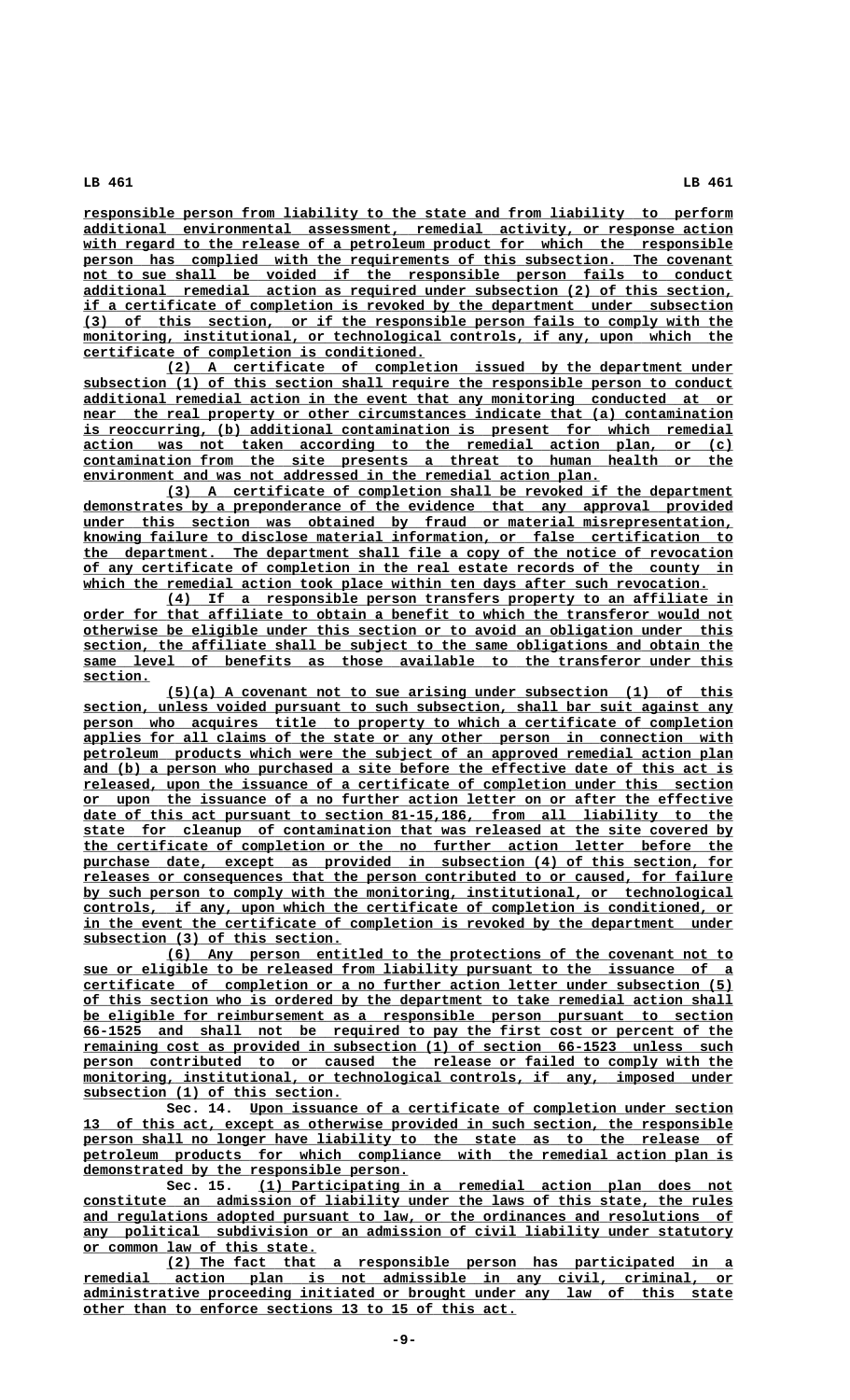**\_\_\_\_\_\_\_\_\_\_\_\_\_\_\_\_\_\_\_\_\_\_\_\_\_\_\_\_\_\_\_\_\_\_\_\_\_\_\_\_\_\_\_\_\_\_\_\_\_\_\_\_\_\_\_\_\_\_\_\_\_\_\_\_\_\_\_\_ (3) Participating in a remedial action plan shall not be construed \_\_\_\_\_\_\_\_\_\_\_\_\_\_\_\_\_\_\_\_\_\_\_\_\_\_\_\_\_\_\_\_\_\_\_\_\_\_\_\_\_\_\_\_\_\_\_\_\_\_\_\_\_\_\_\_\_\_\_\_\_\_\_\_\_\_\_\_\_\_\_\_\_\_\_\_\_\_ to be an acknowledgment that the conditions of the affected area identified \_\_\_\_\_\_\_\_\_\_\_\_\_\_\_\_\_\_\_\_\_\_\_\_\_\_\_\_\_\_\_\_\_\_\_\_\_\_\_\_\_\_\_\_\_\_\_\_\_\_\_\_\_\_\_\_\_\_\_\_\_\_\_\_\_\_\_\_\_\_\_\_\_\_\_\_\_\_ and addressed by the remedial action plan constitute a threat or danger to the** public health or safety or the environment.

**Sec. 16. Section 81-15,160, Reissue Revised Statutes of Nebraska, is amended to read:**

**81-15,160. (1) The Waste Reduction and Recycling Incentive Fund is created. The department shall deduct from the fund amounts sufficient to** reimburse itself for its costs of administration of the fund. **be administered by the Department of Environmental Quality. The fund shall consist of proceeds from the fees imposed pursuant to the Waste Reduction and Recycling Incentive Act.**

**(2) The fund may be used for purposes which include, but are not limited to:**

**(a) Technical and financial assistance to political subdivisions for creation of recycling systems and for modification of present recycling systems;**

**(b) Recycling and waste reduction projects, including public education, planning, and technical assistance;**

**(c) Market development for recyclable materials separated by generators, including public education, planning, and technical assistance;**

**(d) Capital assistance for establishing private and public intermediate processing facilities for recyclable materials and facilities using recyclable materials in new products;**

**(e) Programs which develop and implement composting of yard waste and composting with sewage sludge;**

**(f) Technical assistance for waste reduction and waste exchange for waste generators;**

**(g) Programs to assist communities and counties to develop and implement household hazardous waste management programs;**

**(h) Incentive grants to political subdivisions to assist and encourage the closure of landfills operating without a permit, the regional consolidation of solid waste disposal facilities operating with a permit, and the use of transfer stations. Grants awarded for programs involving land disposal shall include provisions for waste reduction and recycling; and**

**(i) Capital assistance for establishing private and public facilities to manufacture combustible waste products and to incinerate waste** to generate and recover energy resources, except that no disbursements shall  **\_\_\_\_\_\_\_\_\_\_\_\_\_\_\_\_\_\_\_\_\_\_\_\_\_\_\_\_\_\_\_\_\_\_\_\_\_\_\_\_\_\_\_\_\_\_\_\_\_\_\_\_\_\_\_\_\_\_\_\_\_\_\_\_\_\_\_\_\_\_\_\_\_\_\_\_\_\_ be made under this section for scrap tire processing related to tire-derived fuel. \_\_\_\_**

**(3) No grant shall be made under section 81-15,161 to a political subdivision which operates a landfill operating without a permit unless the grant will be used to meet permit standards and the landfill is issued a permit within two years after the award of the grant.**

(4) Priority for grants made under section 81-15,161 shall be given to grant proposals that will be used for the recycling of tires or tire waste  $\texttt{reduction-}$  except that on or before June 1, 2002, up to one million dollars **will be available for scrap tire projects only, if acceptable scrap tire ———— —— ————————— ——— ————— ———— ———————— ————— —— —————————— ————— ——— project applications are received** Grants up to one million dollars annually shall be available until June 1, 2004, for new scrap tire projects only, if  **\_\_\_\_\_\_\_\_\_\_\_\_\_\_\_\_\_\_\_\_\_\_\_\_\_\_\_\_\_\_\_\_\_\_\_\_\_\_\_\_\_\_\_\_\_\_\_\_\_\_\_\_\_\_\_ acceptable scrap tire project applications are received. Eligible categories** of disbursement under section 81-15,161 may include, but are not limited to:

(a) Studies to determine economic and technical feasibility of uses of scrap tires or tire-derived product, with disbursements of up to one hundred percent of the cost of the study;

 **——— (b) Reimbursement for the purchase of crumb rubber generated and used in Nebraska, with disbursements not to exceed fifty percent of the cost of the crumb rubber;**

 $\left\{\frac{e}{e}\right\}$  (b) Reimbursement for the purchase of tire-derived product which **utilizes a minimum of twenty-five percent recycled tire content, with disbursements not to exceed twenty-five percent of the product's retail cost,\_** except that persons who applied for a grant between June 1, 1999, and the  **\_\_\_\_\_\_\_\_\_\_\_\_\_\_\_\_\_\_\_\_\_\_\_\_\_\_\_\_\_\_\_\_\_\_\_\_\_\_\_\_\_\_\_\_\_\_\_\_\_\_\_\_\_\_\_\_\_\_\_\_\_\_\_\_\_\_\_\_\_\_\_\_\_\_\_\_\_\_ effective date of this act for the purchase of tire-derived product which \_\_\_\_\_\_\_\_\_\_\_\_\_\_\_\_\_\_\_\_\_\_\_\_\_\_\_\_\_\_\_\_\_\_\_\_\_\_\_\_\_\_\_\_\_\_\_\_\_\_\_\_\_\_\_\_\_\_\_\_\_\_\_\_\_\_\_\_\_\_\_\_\_\_\_\_\_\_ utilizes a minimum of twenty-five percent recycled tire content may apply for \_\_\_\_\_\_\_\_\_\_\_\_\_\_\_\_\_\_\_\_\_\_\_\_\_\_\_\_\_\_\_\_\_\_\_\_\_\_\_\_\_\_\_\_\_\_\_\_\_\_\_\_\_\_\_\_\_\_\_\_\_\_\_\_\_\_\_\_\_\_\_\_\_\_\_\_\_\_ reimbursement on or before July 1, 2002. Reimbursement shall not exceed \_\_\_\_\_\_\_\_\_\_\_\_\_\_\_\_\_\_\_\_\_\_\_\_\_\_\_\_\_\_\_\_\_\_\_\_\_\_\_\_\_\_\_\_\_\_\_\_\_\_\_\_\_\_\_\_\_\_\_\_\_\_\_\_\_\_\_\_\_\_\_\_\_\_\_\_\_\_ twenty-five percent of the product's retail cost and may be funded in fiscal \_\_\_\_\_\_\_\_\_\_\_\_\_\_\_\_\_\_\_\_\_\_\_\_\_ years 2001-02 and 2002-03;**

 **——— \_\_\_ (d) (c) Participation in the capital costs of building, equipment, and other capital improvement needs or startup costs for scrap tire processing or manufacturing of tire-derived product, with disbursements not to exceed fifty percent of such costs or five hundred thousand dollars, whichever is less;**